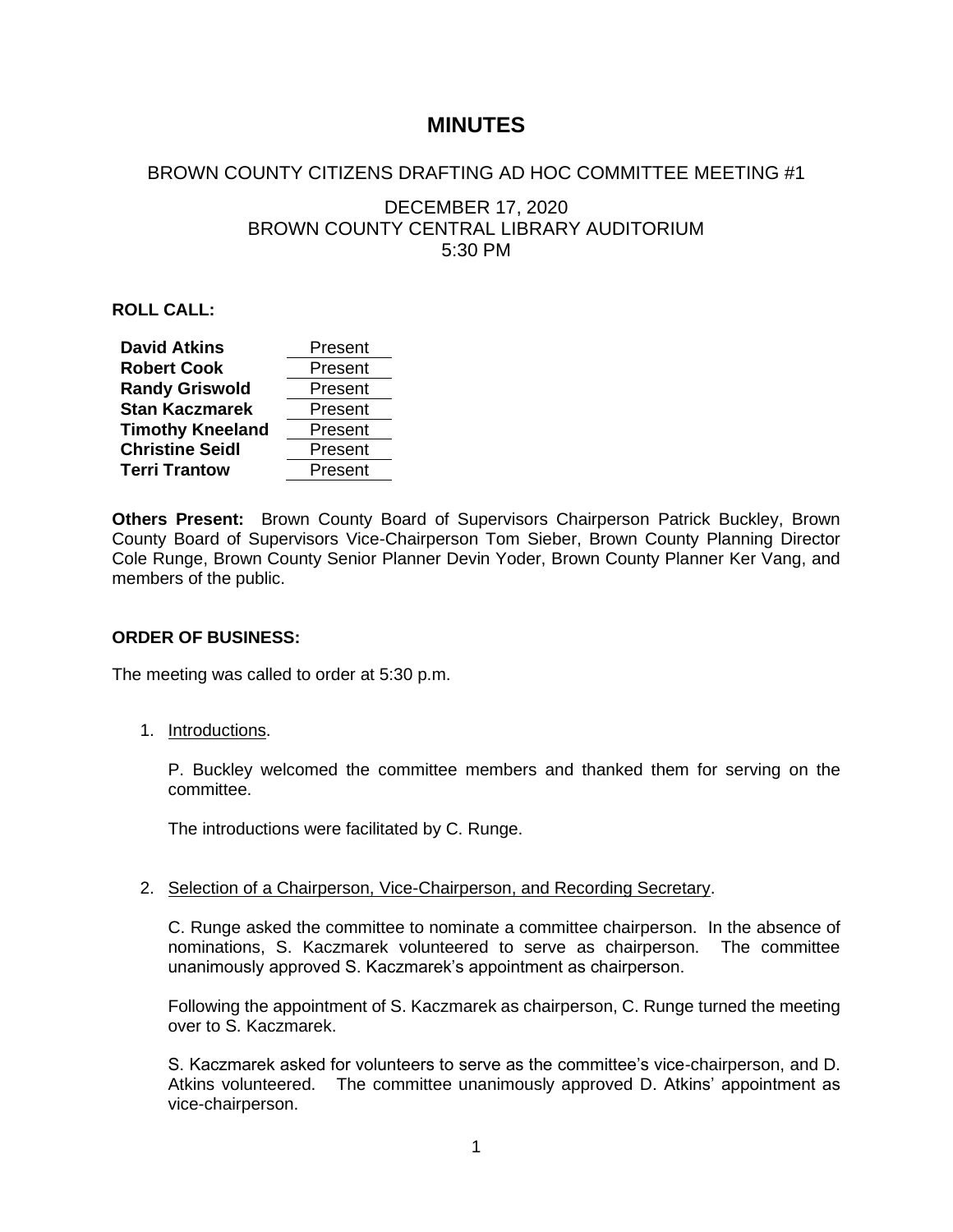S. Kaczmarek asked for volunteers to serve as the committee's recording secretary, and T. Trantow volunteered. The committee unanimously approved T. Trantow's appointment as recording secretary.

C. Runge stated that Brown County Planning staff will develop the minutes of each meeting using notes taken by T. Trantow and staff.

### 3. Presentation of the committee's purpose and role in the county redistricting process.

T. Sieber summarized the committee's purpose for the members. He stated that the committee was established by the Brown County Board of Supervisors to ensure the redistricting process is non-political and that county supervisors do not influence the development of the districts (which was an issue during past redistricting efforts). He also stated that the committee will work independently with county staff and that members of the Brown County Board of Supervisors will not be involved in the district map development process.

T. Sieber stated that staff was directed during past redistricting efforts to develop supervisory district options that prevented incumbents from having to run against each other in elections. However, the committee and staff should not consider the locations of incumbents when developing the new district maps.

Following this agenda item, P. Buckley and T. Sieber left the meeting.

#### 4. Presentation of the process staff will follow to develop the district maps.

D. Yoder presented information regarding the map development process and conducted a demonstration of the software package staff will use to create the supervisory district maps. He stated that this software package was developed by the state and that all of the state's counties are using it to develop their new supervisory district maps.

D. Yoder stated that the primary goal is to establish supervisory districts that have populations that are as close to equal as possible. He also stated that the software package is designed to indicate when the mapped supervisory districts are within the acceptable population parameters.

C. Runge summarized the map development rules and recommendations in Brown County's redistricting ordinance (Chapter 15 of the Brown County Code). For example, the redistricting ordinance states that the new maps cannot increase or decrease the current number of supervisory districts by more than two. C. Runge also summarized the challenges staff will face when developing the maps. One of these challenges will be that the district boundaries must follow US Census block boundaries regardless of the blocks' sizes.

Discussion occurred regarding how the county's supervisory districts were established following previous decennial censuses.